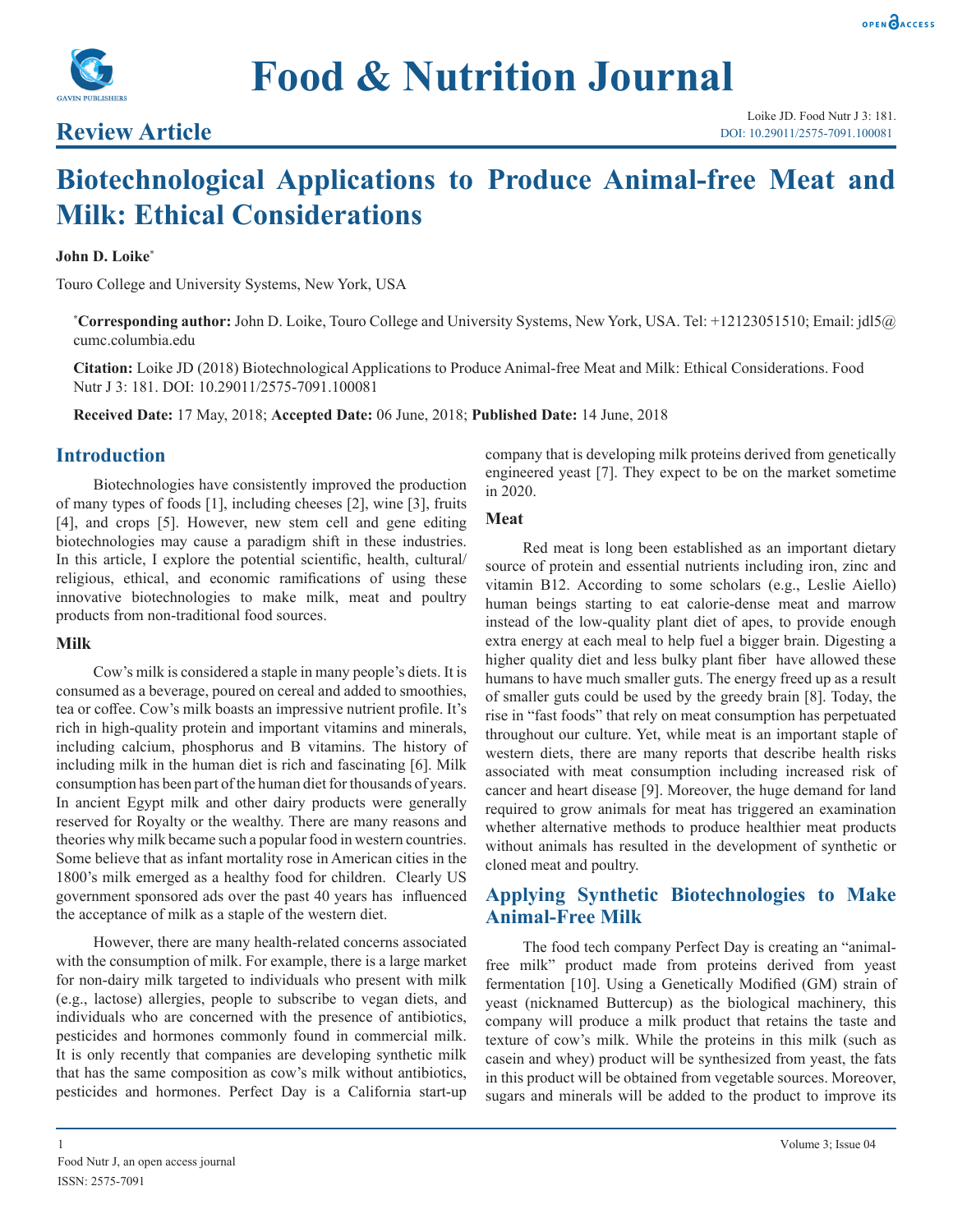texture and taste. Although Perfect Day's milk will be lactose-free and vegan, the casein and whey contained in this product are still potentially antigenic and would restrict its consumption by people with milk allergies. One of the main motivations to produce milk in yeast is that the taste of plant derived non-dairy milk is not the same as animal generated milk [11].

# **Applying New Biotechnologies to Make Animal-Free Meats**

The basic composition of meat includes water, protein and amino acids, minerals, fats and fatty acids, vitamins and other bioactive components, and small quantities of carbohydrates. While there are many companies focusing on making tasty plantderived meats and poultry, there are various considerations that have stimulated companies to create animal-free meats that have the same composition and cooking qualities (e.g., the ability to barbecue) as animal derived meats. Stem cell biotechnologies are being employed to create animal-free meats that are referred to as "clean meat", "cloned meat" or "synthetic meat" [12]. In creating animal-free meats, a small sample of muscle is carefully removed, via a syringe, from a living cow's neck muscle without harming the animal. Muscle precursor cells, called myosatellite cells, are then separated from other cells in the extracted tissue and are grown *in vitro* in a bioreactor. These myosatellite cells proliferate and eventually differentiate to generate muscle fibers that form the essential muscle components of animal-derived meat. A similar stem cell process is being applied to generate cloned poultry meats from chickens [13].

The possibility of growing animal-free meat within an industrial setting has long captured the imagination of many people. Winston Churchill suggested in 1931: "We shall escape the absurdity of growing a whole chicken in order to eat the breast or wing, by growing these parts separately under a suitable medium" [14]. In 2002, scientists from NASA reported the need to develop viable means of supplying safe, healthy, nutritious food to Space voyagers on long journeys [15]. They developed a method to culture in the laboratory adult dorsal abdominal skeletal muscle from goldfish as a source to generate crude "meat" explants that resembled fresh fish filets. They hoped the method of growing fish filets in the laboratory could serve as a renewable food source for human space travel. Unfortunately, cultured goldfish fillets never caught on [16].

In 2008, People for the Ethical Treatment of Animals (PETA) offered a \$1 million prize to the first company to bring lab-grown chicken meat to consumers by 2012 [17]. Even a 2-year extension from the original deadline of 2012 wasn't enough to lure applicants for PETA's prize. Even though their \$1 million prize expired in 2014, PETA continued to fund research at the University of Missouri to develop methods to produce cloned meat [18]. In November 2009, scientists from the Netherlands announced they had managed to grow meat in the laboratory using the cells from a live pig. The project, was backed by a sausage manufacturer and a 2-million-pound grant from the Dutch government [19]. Time magazine declared cultured meat production to be one of the 50 breakthrough ideas of 2009. Since then, over 30 laboratories from around the world have announced that they are working on cultured meat research. The commercial potential of such meats is evident as Tyson Ventures, the venture capital arm of Tyson Foods, Inc., invested an undisclosed amount in Memphis Meats, a developer of cultured meat processed through animal cells [20].In addition, the cost of producing one hamburger has dropped significantly. The price of the first lab-grown beef burger, created by Mosa Meats, was equivalent to about \$1.2 million per pound, retail. Now, labgrown hamburger runs for about \$11.36 per pound [21].

# **Advantages in The Production of Synthetic Milk, Cloned Meat and Poultry**

The potential advantages to cultured meat and milk include environmental benefits [22], health benefits [23], and marketing benefits (such as animal welfare by killing fewer animals to produce meat) [24].

**Environmental Advantages**: Environmentally, the production of animal-free milk requires 98% less water, 91% less land, and 65% less energy than milk produced in a typical dairy farm. The production of animal-free milk will also significantly reduce greenhouse gas emissions, as the cows in dairy farms are responsible for roughly 3 percent of global greenhouse gas emissions each year [25].

Traditional methods to produce meat from livestock also requires large amounts of cattle, pigs, and chickens that take up about 30 percent of the planet's ice-free land and can wreak incredible environmental damage. Cattle and pigs generate large amounts of methane and waste that pollute the atmosphere, rivers, and streams. Moving meat production from the farm to industrial bioreactors could mean a significantly greener industry by lowering methane production and animal waste as well as utilizing significantly less land, water, and energy [26].

**Health Benefits [27]:** It is reported that organic milk contains 50% more omega-3 fatty acids than conventionally produced products and also contains less saturated fat than non-organic. One advantage of producing cultured milk is the capacity to manipulate the product's flavor, fatty acid composition, fat content and ratio of saturated to poly-unsaturated fatty acids through the composition of the culture medium or co-culturing with other cell types. Furthermore, health aspects of the milk can be enhanced by adding factors like certain types of vitamins to the culture medium which might have an advantageous effect on the health [28].

The dairy industry has long advertised its products as an excellent source of nutrition. Dairy products provide a rich source of many nutrients including protein, calcium, magnesium, and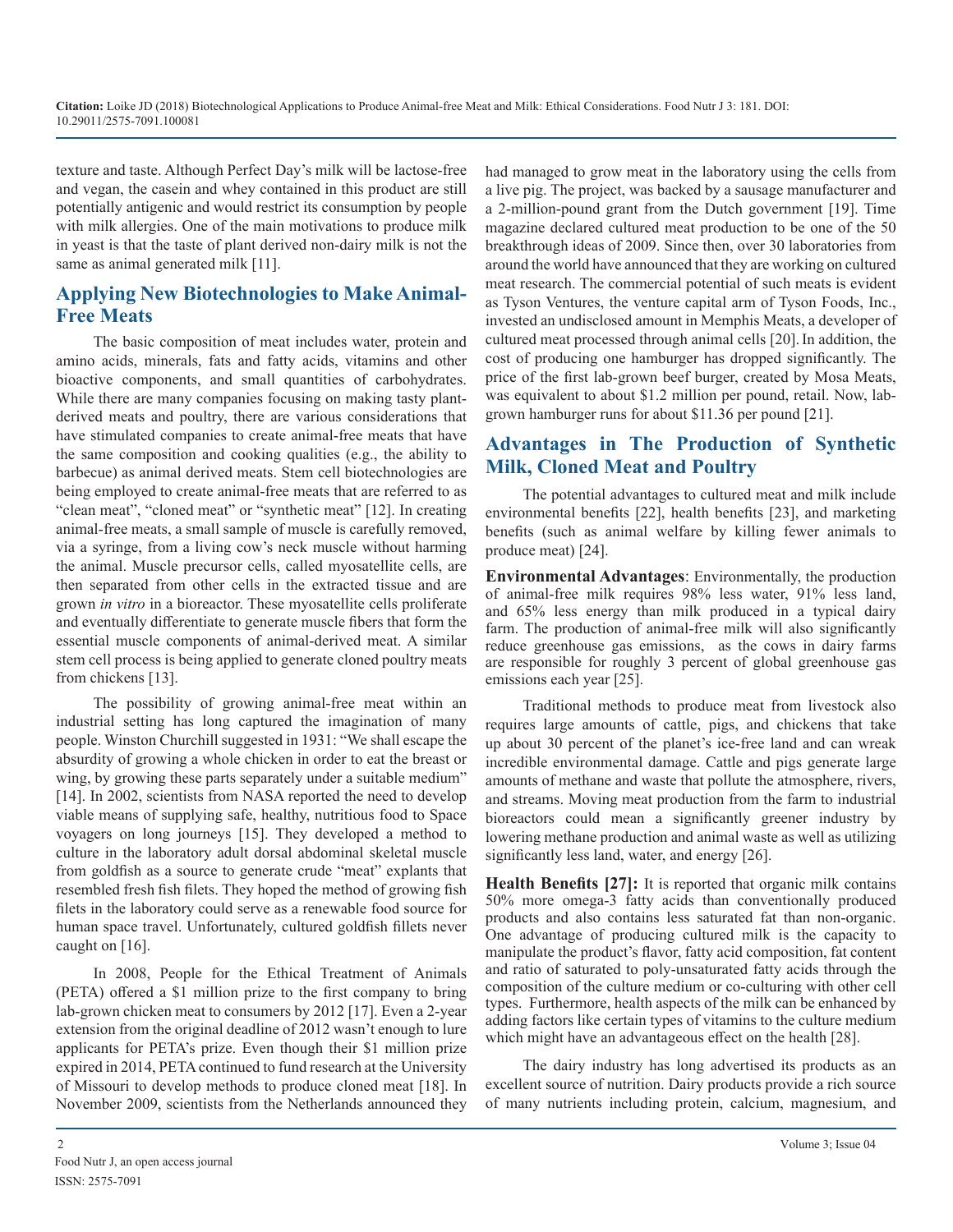vitamins A and B. Calcium is one of the key nutrients believed to be responsible for the positive findings between dairy and prevention of weight gain.

During the last decade, more than a dozen studies found that higher intakes of milk or dairy calcium may help in preventing weight gain and/or changes in body composition among adolescents [29]. However, other studies show no relationship between dairy consumption and body weight or body fat composition. This has raised a considerable controversy about whether or not the amount or level of dairy intake is associated with loss or gain of body weight or fat. One study [8] reported that dairy intake to be significantly associated with body growth in an adolescent population. In addition, this study found total dairy intake to be positively associated with fat mass, and overall BMI, but only in boys. Many more studies are needed to scientifically assess the benefits and risks of milk free diets.

There are many reports that emphasize the health benefits of diets that exclude meat or poultry consumption. However, very few studies rigorously evaluate and compare the health outcomes of people on omnivorous, vegetarian, and vegan diets as distinct experimental groups. In general, people on vegan diets have lower blood pressure, and lower fasting triacylglycerol and glucose concentrations than omnivorous subjects, as well as a biochemical profile found to be cardio-protective and diabetes protective. Vegetarian diets are also reported to improve insulin resistance, lower diabetes risk, and lower cardiometabolic disease risk [30]. Some research suggests that vegetarian diets, especially vegan diets, are associated with lower Bone Mineral Density (BMD), but this does not appear to be clinically significant [23]. The problem with many of these studies is that they only compared the health outcomes of vegans to omnivores, and not to individuals who are vegetarian. While there are reports of the health risks associated with meat [31], other reports [32] suggest that diets which allow moderate amounts of animal products may be as protective against disease as vegan diets. For example, a pooled analysis of five prospective cohort studies, involving 76,000 subjects, found that both vegetarians and those who followed a "prudent" diet allowing small amounts of red meat benefited from a reduced risk of coronary heart disease and type 2 diabetes [33]. Another health advantage to producing cloned poultry in bioreactors instead of using live birds is that the reduction in chicken farms would lower the risk of viral epidemics (avian flu) that can spread via chickens [34].

Natural meat is reported to contain some cancer-causing agents. In muscle tissue, heme iron is found primarily as the oxygen-binding protein, myoglobin. Heme iron can cause DNA damage and induce the formation of N-nitroso compounds, some of which are potent carcinogens. A study that followed nearly 200,000 post-menopausal women found that the amount of heme iron in their diet was positively associated with an increased risk

of breast cancer [35]. Other studies show connections between heme iron intake and various forms of cancer [36]. According to its producers, lab-cultured beef or pork can be made completely free of heme iron. But because lab-grown meat lacks a circulatory system, it's kept in a very high-oxygen environment, which has the unintended consequence of reducing cellular myoglobin expression resulting is less iron.

**Marketing Advantages:** There are many individuals across the globe who are concerned with animal cruelty issues associated with farm-based productions of meat and poultry [37]. Cloning meat in bioreactors would reduce the number of animals that must be sacrificed and reduce the potential for animal cruelty. In addition, there may be a significant marketing advantage that the public would find cloned meat tastier and a better "meat' to barbecue over plant-derived meats. Finally, this technology can be applied to create a new market of exotic cultured meats or even meat from rare or endangered animals.

Americans love hamburgers and chicken wings. 50 billion hamburgers are sold in America each year and one billion chicken wings are consumed on Super Bowl Sunday alone. Recent polls report [38] that 96% of Americans eat fast food meats. Moreover, Americans love the taste of real meat and believe plant made meat does not adequately mimic the taste, convenience, and barbecuing potential of animal-based meats. Surveys about meat consumption report that:

- 1. Eight in ten Americans report eating at fast-food restaurants at least monthly, with almost half saying they eat fast food at least weekly [39]. About two-thirds of Americans report that their doctors share the benefits of a healthy diet with them, yet, they prefer to eat fast food regularly.
- 2. Americans tend to ignore nutritional information while eating out: Less than half of Americans say that they pay a "great deal" or a "fair amount" of attention to nutritional information on menus.

One outcome from surveys is that not only do Americans enjoy eating out at fast food establishments but the health of foods offered in these establishments is not a major concern. Thus, one might conclude that given an equal pricing, the majority of Americans would favor animal-free meat over plant-derived meats. A 2017 online survey of US participants [40] concluded that most respondents were willing to try cloned meat, but only one third were definitely or probably willing to eat it regularly or as a replacement for farm-produced meat. This survey also showed that vegetarians and vegans were more likely to perceive potential benefits of cloned meat compared to farmed meat but were less likely to try it than meat eaters. The main concerns of those who did not want to try cloned meat were an anticipated high price, limited taste, and a concern that the product was unnatural and therefore unhealthy. The results of the survey showed that people in the USA are likely to try cloned meat, but few believed that it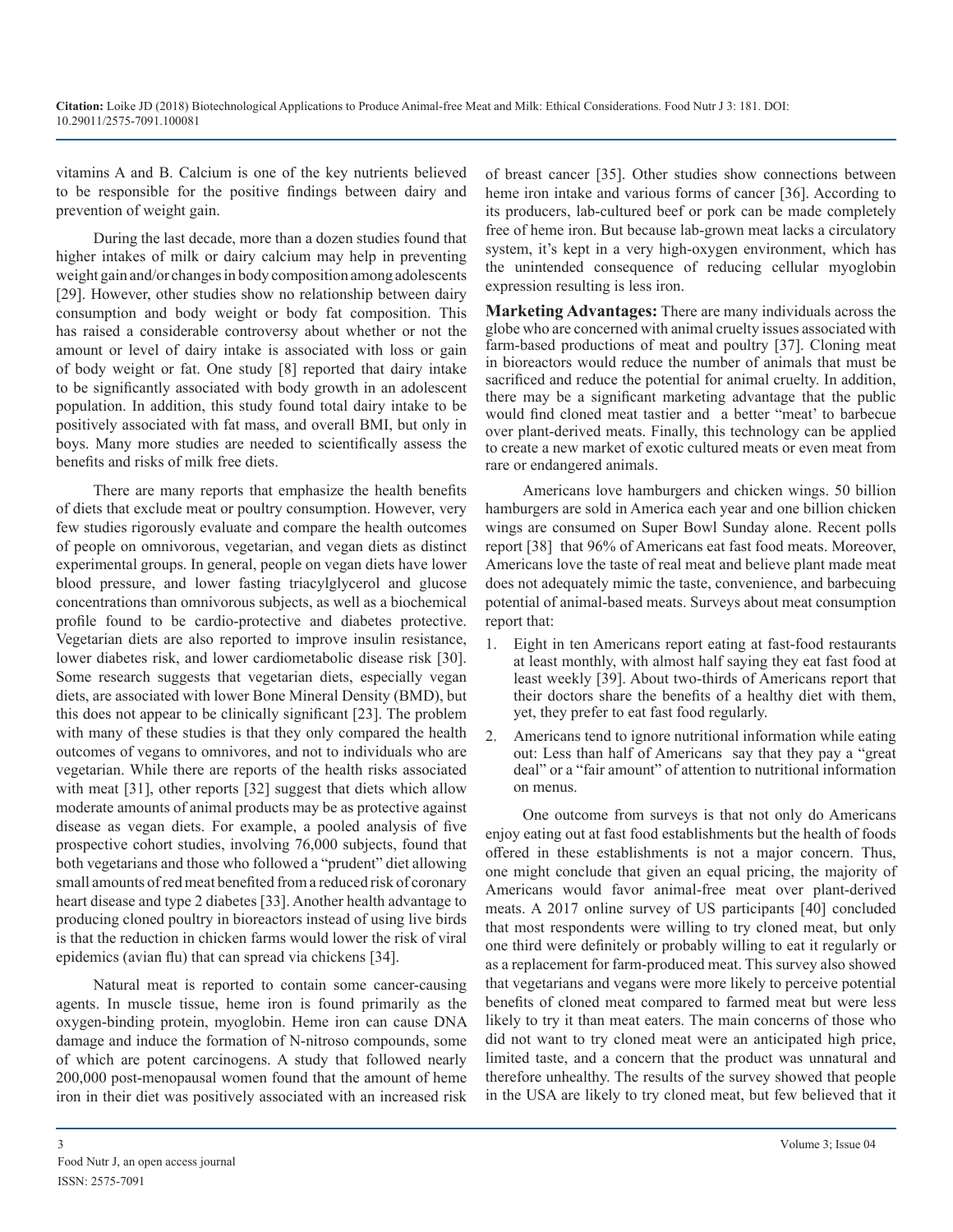**Citation:** Loike JD (2018) Biotechnological Applications to Produce Animal-free Meat and Milk: Ethical Considerations. Food Nutr J 3: 181. DOI: 10.29011/2575-7091.100081

would replace farmed meat in their diet.

## **Challenges in the Production of Cloned Meat and Poultry**

There are various scientific challenges in culturing myosatellite cells from animal muscle to produced cloned meat. First, myosatellite cells are a rare cell within muscles and display limited regenerative potential. Second, these cells are prone to malignant transformation in long term culture. While the health risks of consuming such malignant cells have not been extensively studied [41], there is concern whether the consumer might want to avoid consuming "bovine cancer cells" that may be present in cloned meat. To minimize malignant transformation by these cells, companies producing cloned meat will use stem cells that are constantly re-harvested from new cows in the production system. Third, at this time, maintaining these cells in culture requires the use of animal (bovine) serum, in the media that nourishes these cells. Bovine serum is a costly component that may not be readily acceptable to potential consumers because obtaining animal serum requires the sacrifice of many fetal calves. The use of animal serum in culturing meat cells also questions whether this process will really reduce animal use and suffering. However, scientists are rapidly trying to develop serum-free media to avoid the use of animal serum in producing cloned meat. Finally, producers of cloned meats must demonstrate that these meats have the same taste, texture, juiciness, and barbecue potential as animal-derived meat.

# **Companies Gearing Up to Produce Animal-Free Meat and Poultry**

The technology to produced laboratory-grown meat is moving along at a rapid pace. Mosa Meats [42], based on the research and technology developed by Mark Post. produced the first commercial cloned hamburger for culinary experts to taste. In 2013, Dr. Post made headline news around the world for producing the world's first lab-grown burger that was cooked and eaten at a news conference in London. The burger was made from real meat grown in a lab (using 20,000 strips of muscle tissue) at a cost of \$325,000. As stated above, a recent ABC News interview with Post reported that the cost of a cloned burger has dramatically dropped to just over \$11 for a burger (\$80 per kilogram of meat) [43].

The first cloned burger was cooked by Chef Richard McGeown of Couch's Great House Restaurant in Cornwall and tasted by Hanni Ruetzler, a food critic and food researcher at the Future Food Studio in London. Ruetzler described the experience as follows: "There is really a bite to it, there is quite some flavor with the browning. I know there is no fat in it so I didn't really know how juicy it would be, but there is quite some intense taste; it's close to meat, it's not that juicy, but the consistency is perfect. This is meat to me… It's really something to bite on and I think the look is quite similar."

Since the first public trial, several other startups have made advances in the field. Memphis Meats [44], a Silicon Valley startup founded by a cardiologist, launched a video in February 2016 showcasing its cultured beef meatball. In March 2017, it showcased chicken tenders and duck a-l'orange, the first cultured poultry-based foods shown to the public [45]. At a tasting event in March of 2017, people who tasted lab-grown chicken strips swear it tastes just like chicken [46].

Other major corporate players in this market include:

- 1. An Israeli company, SuperMeat [47], ran a viral crowdfunding campaign in 2016 to produce cloned chicken meat.
- 2. Perfect Day Foods: a startup focused on animal-free dairy products.
- 3. Shojinmeat: a Japanese biohacker community that is developing cloned meat.
- 4. Finless Foods, a California-based biotech startup, takes a small sample of cells from a living marine animal and cultured them in a brewery-like environment in the shape of a fish fillet. The process takes several months to complete, with a product that features the same texture and appearance of real fish meat. Unlike commercial fish farming, Finless Foods' process requires no antibiotics, hormones or harmful chemicals and delivers only the part of the fish that consumers want to eat [48].
- 5. New Harvest, Good Food Institute, and the Modern Ag Foundation: Non-profit research institutes dedicated to the field of cellular agriculture, focused on the development of animal-free eggs, milk, meat, and more non-animal products.

# **Ethical, Cultural/Religious Issues with Animal-Free Meat and Milk**

As mentioned above, animal cruelty is one of the most discussed ethical issues in meat production. Despite many governmental safeguards, there is still evidence of animal cruelty in generating meat from cows, pigs and chickens [49]. Many articles [50] have been written that discusses the issue of animal cruelty in the meat industry. In principle, the production of cloned meat should help resolve this ethical concern.

Aside from animal cruelty, there are several other ethical concerns that emerge from producing cloned meat. First, potential consumers may be repulsed by cloned meat on grounds that it is unnatural or some perversion of biology. Second, the public may be concerned whether cloned meat is harmful to human health. Although there is much confusion in the USA about what is considered a healthy diet [51], the publication of cookbooks on the use of cloned meat is a first step in marketing a product to the public. Two recent books [The "*In Vitro* Meat Cookbook", by Koert Mensvoort, and Hendrik-Jen-Grievink, and "*In vitro* meat: protein for twelve billion?" by Adam May, and Jean Fleming],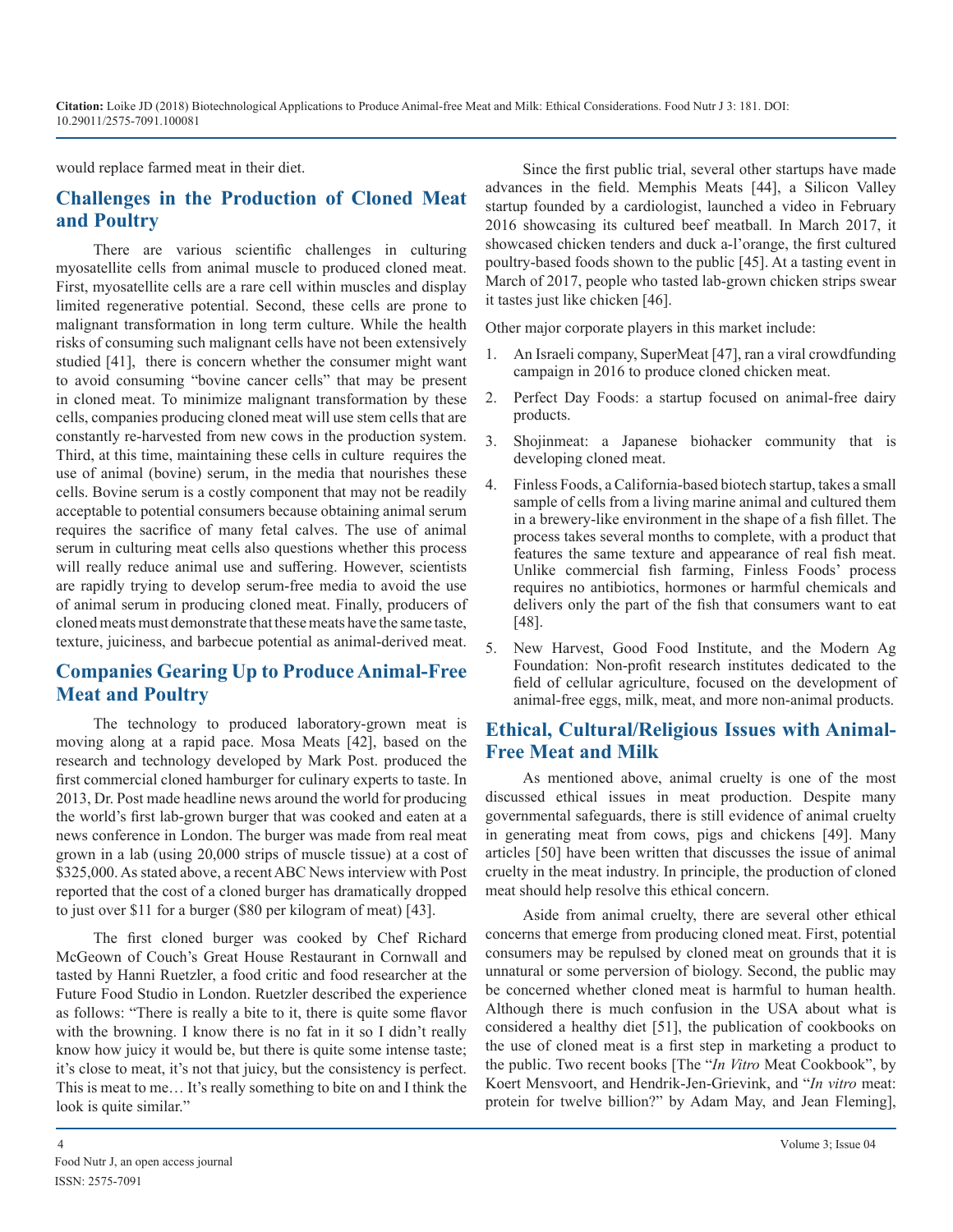may alleviate some of the health concerns and fears of consuming cloned meat. Another final issue is how vegetarians and vegans will view cloned meat compared to plant-derived? The answer to this question will depend on the reasons why people choose to eliminate meat from their diets. If the reasons are to avoid cruelty to animals, then cloned meat would be a valid alternative to animalderived meat. However, if the concerns are related to the perceived negative health effects of consuming animal products, then cloned meat will still require the use of animal cells and may not be a solution for vegetarians.

## **Religious Concerns Related to Cloned Meat**

Two major religions of the world - Islam and Judaism - have restrictions on the consumption of meat and dairy products. In Islam, animal meat cannot be porcine in origin and must be obtained from appropriate animals ("Halal"- which means lawful or permissible). In Judaism, animal meat must be obtained from "Kosher animals" (primarily domesticated animals, such as cow, sheep, goat, deer, and buffalo). In Halal- and Kosher-certified facilities, meat must be obtained from animals that are sacrificed using a slaughtering procedure designed to reduce animal suffering.

There are fundamental religious principles regarding Halal meats. For example, the majority of Islamic scholar's view that it is permissible to eat horse meat. It was narrated from Jaabir ibn 'Abd-Allaah that he said: "On the day of Khaybar, the Messenger of Allaah forbade eating the flesh of domestic donkeys, but he granted a concession with regard to horses." Narrated by al-Bukhaari, 3982; Muslim, 1941. In contrast, the following living organisms are not Halal-acceptable [52]:

- 1. Insects considered ugly or filthy such as worms, lice, flies, etc.
- 2. Animals with fangs such as tigers, lions, cats etc,
- 3. Birds that have talons with which they catch their prey such as owls, eagles, etc.
- 4. Animals which Islam encourages to kill such as scorpions, centipedes, rats etc.
- 5. Dogs
- 6. Animals which Islam forbids to kill such as bees etc.
- 7. Animals which have toxins, poisons or produce ill effects when eaten such as some fish etc.
- 8. Amphibian animals such as crocodiles, turtles, frogs etc.
- 9. Lawful animals not slaughtered according to Islamic rites. (Fish is exempt from slaughtering).
- 10. Carrion or dead animals [53].

There also are at least two differences regarding the views of Muslim and Jewish scholars regarding cloned meat. First, as stated

above there are many "non-Kosher" animals that are acceptable as Halal-certified. Second, observant Jews will not consume or cook milk and meat products together. Both Jewish and Islamic legal scholars have stated that cloned meat would only be permissible for consumption if the cloned meat were produced from muscle-derived stem cells that were obtained from either a Kosher or Halal-accepted animal and certainly not porcine-derived. Second, the muscle sample must be obtained from the animal after slaughter because according to both Jewish and Islamic law one is not allowed to extract a tissue from a live animal for food consumption. Third, the maintenance of cultured meat in the bioreactors currently requires the cells to be grown in media containing bovine serum. Bovine serum used in traditional bioreactors are not typically obtained from Kosher or Halal certified companies and might render the meat as non-Kosher or non-Halal certified. In the Jewish tradition, for example, the biblical verse that forbids the consumption of blood might apply to the consumption of animal serum as well. In the Islamic tradition (according to Sharee'ah), the presence of blood in meat is one reason why it is forbidden to eat meat that has not been slaughtered. Sharee'ah directs that the slaughtered animal should be drained of blood as completely as possible, and that is because of the extreme spiritual harm that would result from eating its blood. Currently, there are no publications that address the specific religious issue of using bovine serum to produce cloned meat. However, in the future, the religious concerns of using bovine serum in cloning meat may not be germane for either religious Jews or Muslims because commercial companies are trying to eliminate the use of bovine serum for maintaining stem cells in bioreactors. For example, SuperMeat has developed a technology to grow and maintain poultry-derived stem cells in the absence of animal serum in order to generate kosher cloned chicken meat.

Regarding Jewish law, there are some additional complications regarding the use of kosher cloned meat. As mentioned above Jewish law prohibits the consumption or cooking of meat and milk products together. Thus, the question is whether cloned meat is viewed as animal meat or another byproduct of the animal (similar to milk) that does not carry a meat status? I propose that since the biological origin and source of animal meat is myosatellite cells then any product subsequently generated from these stem cells will retain their original status as essential components of muscle or meat. Thus, many Jewish scholars would classify cloned meat as being technically considered equal to animal meat and would prohibit its consumption with any dairy products [54]. This ruling differs from the general Jewish legal/religious ruling of gelatin. Gelatin is not considered to possess the status of meat because it is derived from bones or skin and not flesh. Thus, many Jewish authorities permit the consumption of gelatin with dairy products.

Cloned poultry (obtained from stem cells of a chicken and turkey) will also require that the bird source be a Kosher species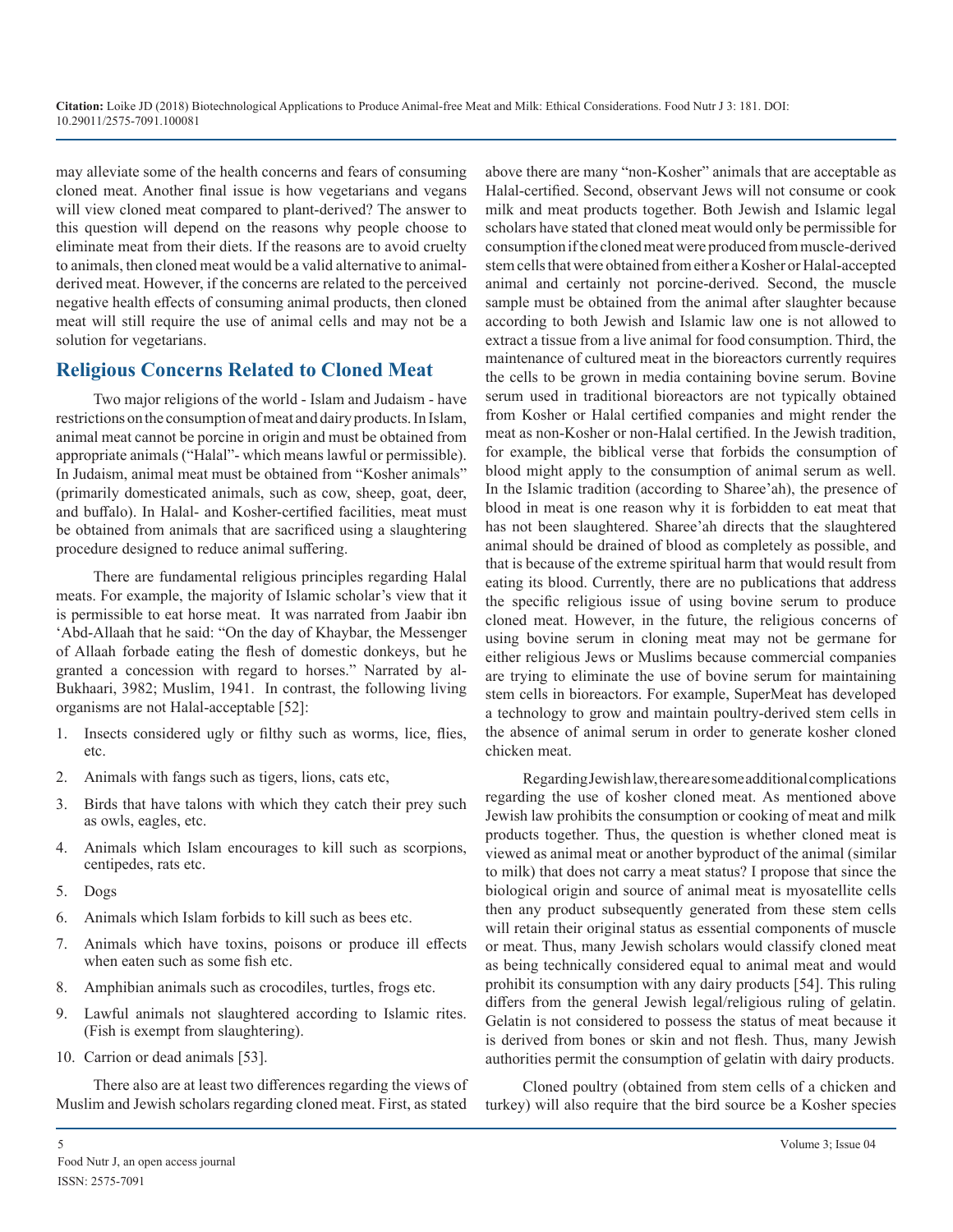**Citation:** Loike JD (2018) Biotechnological Applications to Produce Animal-free Meat and Milk: Ethical Considerations. Food Nutr J 3: 181. DOI: 10.29011/2575-7091.100081

and that the cells be obtained after the bird is slaughtered. However, cloned chicken or turkey meat differs from cloned beef meat in one important aspect. From a Jewish perspective, meat obtained from poultry is biblically classified as a non-meat product. It is only through a rabbinical decree that meat obtained from poultry is not cooked or consumed with any dairy products. Because this is a rabbinical decree, some current Jewish authorities would not institute another rabbinical prohibition above and beyond an existing rabbinical decree. Thus, using myosatellite cells to generate chicken meat may render this product as a non-meat product or parve [40,55]. Such a rabbinical ruling would allow the production of cheeseburgers using cloned chicken meat and real cheese.

Currently, there may consenting views from either Jewish or Islamic scholars regarding the religious issues of cloned meat discussed in the article. However, history has taught us that only when a product actually hits the public market, will religious scholars carefully review how the product is made and re-assess the religious status of such a product. Thus, we expect that until cloned meat or yeast-derived milk products appears on the market shelf, there will be various opinions issued by Jewish and Islamic scholars. If history is a guide, I would predict that many Jewish and Islamic scholars might readily accept cloned meat derived from cows or poultry, rather than pigs, that has been properly slaughtered as being a religiously permitted food. However, it is much more difficult to predict how the vegan communities will accept cloned meat as compared to plant-derived meat. I imagine that marketing, texture, and taste - along with the health risks, health benefits, and affordability - will be important considerations in how the vegan community will accept or reject the incorporation of cloned meat and poultry into their diets.

Regarding milk-derived from yeast, the major religious issue will be from the Jewish religious community. I predict that such products will be classified within Jewish law as a non-dairy product because it is not obtained from a mammalian source. Thus, milk-derived from yeast will be no different than soymilk, rice milk or almond milk and will be considered non-dairy (or Parve) in Jewish Law - allowing it to be consumed with any animal-derived meats or poultry.

## **Conclusions**

There is no doubt that the use of gene editing and stem cell biotechnologies will continue to have a huge cultural, environmental, and financial impact on the food industry. Besides using these technologies to generate meat and milk, many companies are using genetic methodologies to produce wine products [56], opioids [57], cheeses [58], and gelatin [59]. The practical challenges for this industry are four-fold. Will their products be healthier than animalderived products, less expensive, mimic the taste of the animalderived counterparts, and will the production of these products

#### **References**

- Tyagi A, Kumar A, Aparna SV, Mallappa RH, Grover S, et al. (2016) Synthetic biology: applications in the food sector. Critical reviews in [food science and nutrition 56: 1777-1789.](https://www.tandfonline.com/doi/abs/10.1080/10408398.2013.782534)
- 2. [Delorme C, Legravet N, Jamet E, Hoarau C, Alexandre B, et al. \(2017](https://www.ncbi.nlm.nih.gov/pubmed/27894009)) Study of *Streptococcus thermophilus* population on a world-wide and [historical collection by a new MLST scheme. International journal of](https://www.ncbi.nlm.nih.gov/pubmed/27894009)  [food microbiology 242: 70-81.](https://www.ncbi.nlm.nih.gov/pubmed/27894009)
- 3. [Arevalo-Villena M, Briones-Perez A, Corbo MR, Sinigaglia M, Bevilac](https://www.ncbi.nlm.nih.gov/pubmed/28744990)qua A (2017) Biotechnological application of yeasts in food science. [starter cultures, probiotics, and enzyme production. J Appl Microbiol](https://www.ncbi.nlm.nih.gov/pubmed/28744990)  [123: 1360-1372.](https://www.ncbi.nlm.nih.gov/pubmed/28744990)
- 4. [Gascuel Q, Diretto G, Monforte AJ, Fortes AM, Granell A \(2017\) Use](https://www.ncbi.nlm.nih.gov/pubmed/28553296)  of Natural Diversity and Biotechnology to Increase the Quality and Nu[tritional Content of Tomato and Grape. Frontiers in plant science 8:](https://www.ncbi.nlm.nih.gov/pubmed/28553296)  [652.](https://www.ncbi.nlm.nih.gov/pubmed/28553296)
- 5. [Khan F, Hakeem KR \(2015\) Genetic Modification of Crop Plants: Is](https://link.springer.com/chapter/10.1007/978-3-319-23162-4_16)sues and Challenges. In: Hakeem K. (ed.) Crop Production and Glob[al](https://link.springer.com/chapter/10.1007/978-3-319-23162-4_16)  [Environmental Issues. Springer, Cham. Pg No: 369-384.](https://link.springer.com/chapter/10.1007/978-3-319-23162-4_16)
- 6. [Valenze D \(2011\) Milk: a local and global history. Yale University](https://yalebooks.yale.edu/book/9780300188127/milk)  Press.
- 7. [www.perfectdayfoods.com/](http://www.perfectdayfoods.com/)
- 8. <https://www.nationalgeographic.com/foodfeatures/evolution-of-diet/>.
- 9. [McAfee AJ, McSorley EM, Cuskelly GJ, Moss BW, Wallace JM, et al.](https://www.ncbi.nlm.nih.gov/pubmed/20374748)  (2010) Red meat consumption: An overview of the risks and benefits. [Meat science 84: 1-3.](https://www.ncbi.nlm.nih.gov/pubmed/20374748)
- 10. [Kowitt B \(2016\) This Startup Wants to Make Cow's Milk-Without Cows.](http://fortune.com/2016/08/31/animal-free-cows-milk-perfect-day/)  Fortune.
- 11. <https://www.ft.com/content/d95e7942-5cf4-11e1-8f1f-00144feabdc0>.
- 12. [Post MJ \(2014\) Cultured beef: medical technology to produce food.](https://www.ncbi.nlm.nih.gov/pubmed/24214798)  Journal of the Science of Food and Agriculture 94: 1039-1041.
- 13. [http://www.sciencefocus.com/article/future/artificial-meat-factor](http://www.sciencefocus.com/article/future/artificial-meat-factory)y.
- 14. [http://teachingamericanhistory.org/library/document/fifty-years-hence](http://teachingamericanhistory.org/library/document/fifty-years-hence/)/
- 15. [Benjaminson MA, Gilchriest JA, Lorenz M \(2002\)](https://www.ncbi.nlm.nih.gov/pubmed/12416526) *In vitro* edible muscle [protein production system \(MPPS\): Stage 1, fish. Send to Acta Astro](https://www.ncbi.nlm.nih.gov/pubmed/12416526)[naut 51: 879-889.](https://www.ncbi.nlm.nih.gov/pubmed/12416526)
- 16. [http://gizmodo.com/the-future-will-be-full-of-lab-grown-meat-](http://gizmodo.com/the-future-will-be-full-of-lab-grown-meat-1720874704)1720874704
- 17. [http://www.sciencemag.org/news/2014/03/peta-abandons-1-million](http://www.sciencemag.org/news/2014/03/peta-abandons-1-million-prize-artificial-chicken.ibid)prize-artificial-chicken.ibid.
- 18. Ibid.
- 19. [https://www.thetimes.co.uk/article/scientists-grow-pork-meat-in-a-lab](https://www.thetimes.co.uk/article/scientists-grow-pork-meat-in-a-laboratory-5g6dsjbxnqs)oratory-5g6dsjbxnq[s.](https://www.thetimes.co.uk/article/scientists-grow-pork-meat-in-a-laboratory-5g6dsjbxnqs)